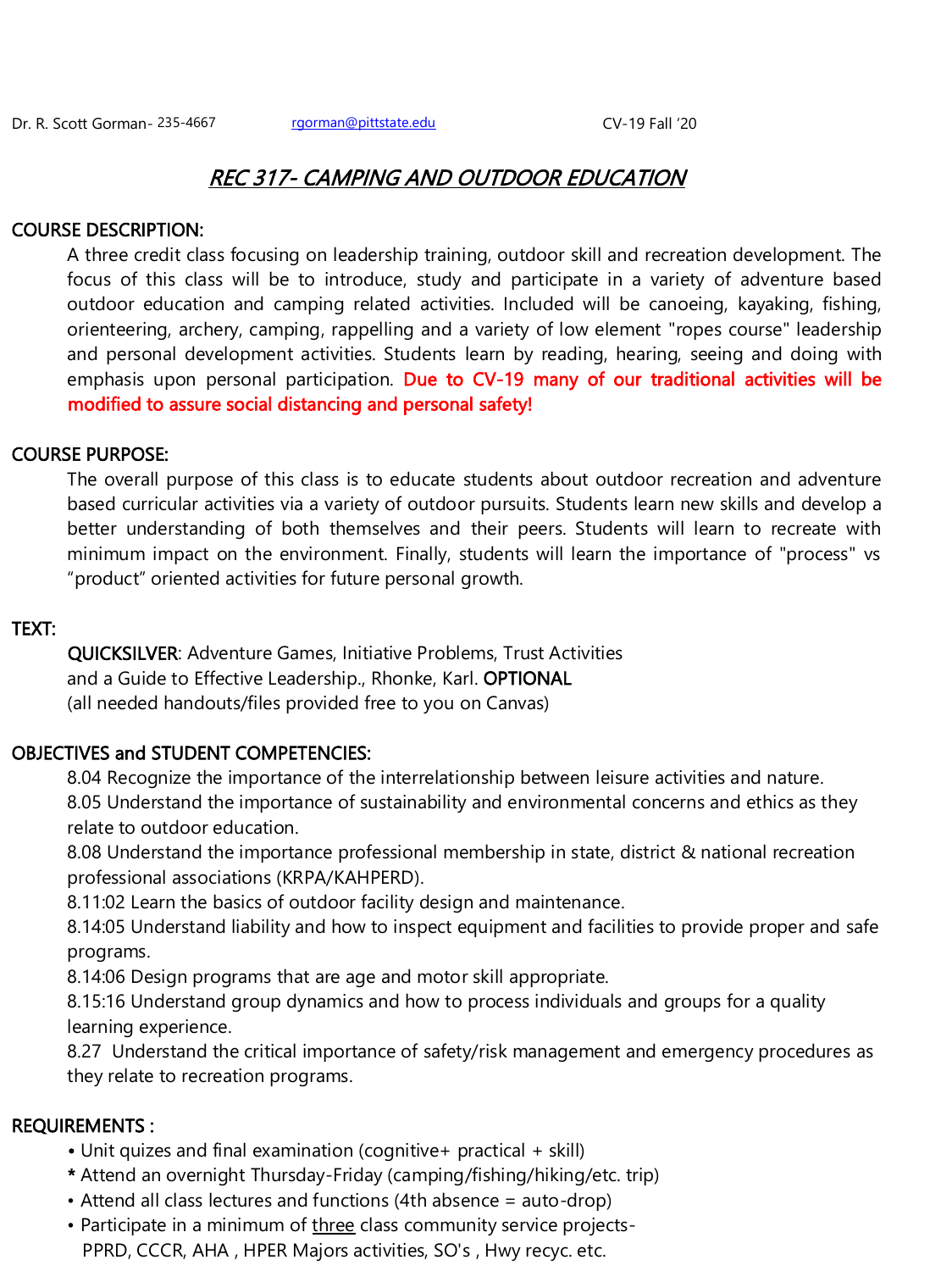• Majors need to join their PSU Club, HHPR Freeeeeeee / KAHPERD (\$15) or KRPA, etc.

# EVALUATION:

- 1. Quizz'ies, written assignments and final exam (40%)
- 2. Class and full day camping trip participation (30%)
- 3. Term paper (15-20+ pages/100-150 refs) (10%) or…
- 4. Community service (2-3 separate events = (10+ hours)(10%)
- 5. Small group PA teaching project and/or Dream Trip Planning (10%)
- Modified Camping Trip Requirements- Students are responsible for planning a personal local camping expedition. This trip will be planned VITUALLY and then taken ONY if it can be done safely and 100% following all CV-19 protocols including: face masks, hand washing, social distancing at the campsite, etc. Students provide their own food, sleeping bags (ROTC ?), transportation costs, camping fees, food, fishing licenses, etc. The camping trip is tentatively scheduled for October 15-17 Th/Fri (w/ Oct 22/24 as a rain-date backup date). Students leave from the Rec Center Thursday (1:00'ish or earlier) and depart the campsite Friday or Saturday. Our trip has traditionally been to Roaring River/Cassville MO (93 miles) for fishing, hiking, mountain biking, tubing, bird/nature watching, etc. You will have met class requirements at 1:00 PM Friday... not before! Staying until Saturday is optional and extra credit participation. This assures a happy 24+ hour outdoor experience for everyone! Students need to be prepared to save/borrow approximately \$25-\$35+ for gifts for the natives, trip expenses, the traditional *instructor's class*  $qift(s)$ , SPF 30+, fishin' fees (\$10/day), lures/flies, H2O, soda, snacks, etc.

# Note Important Dates & Stuff:

\* To gain access to the Student Recreation Center (SRC) before or after class you must have your "ACTIVE" PSU student ID with you. BRING YOUR PSU ID CARD DAILY!

\*Academic Classes need to stop by the front desk and tell the staff they are here for a class & not to just walk through the gates. Students that are coming for class and want to stay and workout, must come to the welcome center desk after class with their student ID card if they wish to stay and use the facility.

> 317- Camping and Outdoor Education Tentative Schedule

| Week 1 | Distribution of Course Syllabus<br><b>Class Requirements Overview</b><br>Professional Involvement and Professional Associations (8.08)<br>Intro to Adventure Curricular Activities (8.27 and 8.11:02) |
|--------|-------------------------------------------------------------------------------------------------------------------------------------------------------------------------------------------------------|
| Week 2 | Adventure Curricular Activities- Participant Safety (8.27)<br>Group Dynamics, Ice Breakers, Group Development (8.15:16)                                                                               |
| Week 3 | Adventure Curricular Activities (8.27)<br>Trust Sequence and Cooperatives (8.15:16)                                                                                                                   |
| Week 4 | Low Elements Ropes Course Activities (8.11:02)                                                                                                                                                        |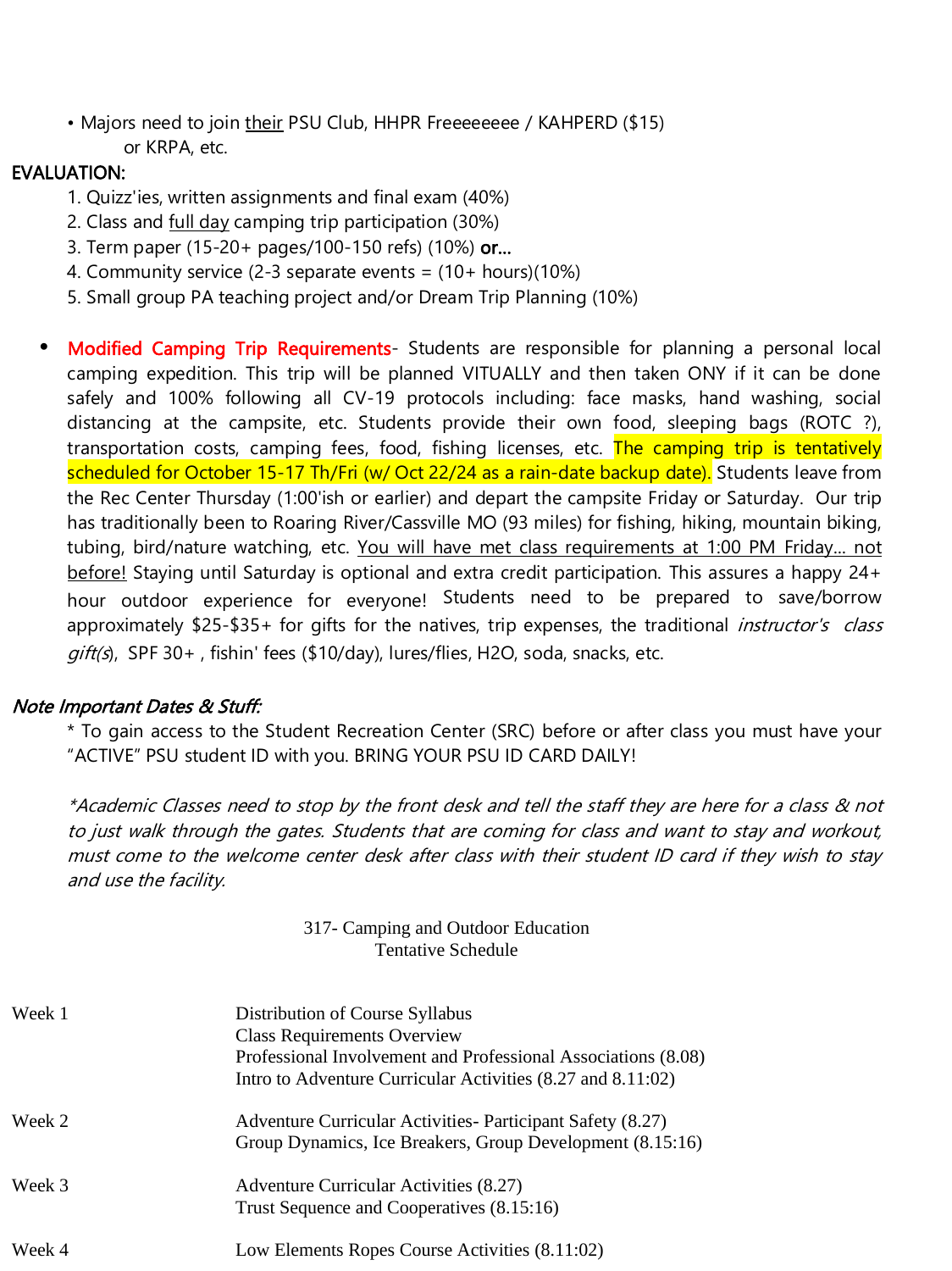|         | Space Ship, Tetter Totter and Spider Web (8.15:16)                                                                |
|---------|-------------------------------------------------------------------------------------------------------------------|
| Week 5  | Low Elements Ropes Course Activities (8.27)<br>Hickory Jump and Nitro Crossing (8.15:16)                          |
| Week 6  | Archery Introduction, Equipment (8.27)<br>Target, Silhouette and Clout Shooting (8.14:06)                         |
| Week 7  | Spin Fishing, Equipment, Safety and Practice (8.04)                                                               |
| Week 8  | Fly Fishing, Fly Tying, Safety and Practice (8.04)                                                                |
| Week 9  | Canoeing Introduction and Safety Video (8.27)                                                                     |
| Week 10 | Canoeing Training- College Lake (8.04 and 8.27)<br>KAHPERD Convention (8.08)                                      |
| Week 11 | Camping Trip Preparation, Equipment/Food Preparation (8.14:05)<br>Camping, Canoeing, Fishing Trip (8.04 and 8.05) |
| Week 12 | Orienteering Introduction, Compass and GPS (8.14:06)                                                              |
| Week 13 | GPS Training and Rappelling Equipment and Safety (8.27)                                                           |
| Week 14 | Rappelling and Thanksgiving Holiday (8.14:06)                                                                     |
| Week 15 | Special Event Planning & Special Event-Highway Recycling Project (8.05)                                           |
| Week 16 | Final Exam Review/Test #2 & Course Closure                                                                        |

# **Class Policies**

**1. Attendance.** Be here every day. We have fun activities to explore together and learn from each other. When absent neither you (or we) can enjoy the full experience.

**2. No cell/smart phones allowed in view, on your desk, or in your hands while class is in session. Instructor reserves the right to adjust a student's grade due to rude & inappropriate cell phone use. I will ask you to leave and you can return only after you've made an appointment and met for a 1-1 conference in my office. Let common sense and mutual respect prevail! : )**

**3. Academic Honesty Policy.** It is the responsibility of each student to become familiar with the University's policies concerning academic honesty.

[http://www.pittstate.edu/audiences/current-students/policies/rights-and-responsibilities/academic-m](http://www.pittstate.edu/audiences/current-students/policies/rights-and-responsibilities/academic-)isconduct.dot

**4. Disability Services.** Any student in this class who has a disability that prevents the fullest expression of abilities may contact me in my office as soon as possible to discuss class requirements. Disclosure of any disability, however, is **not** required.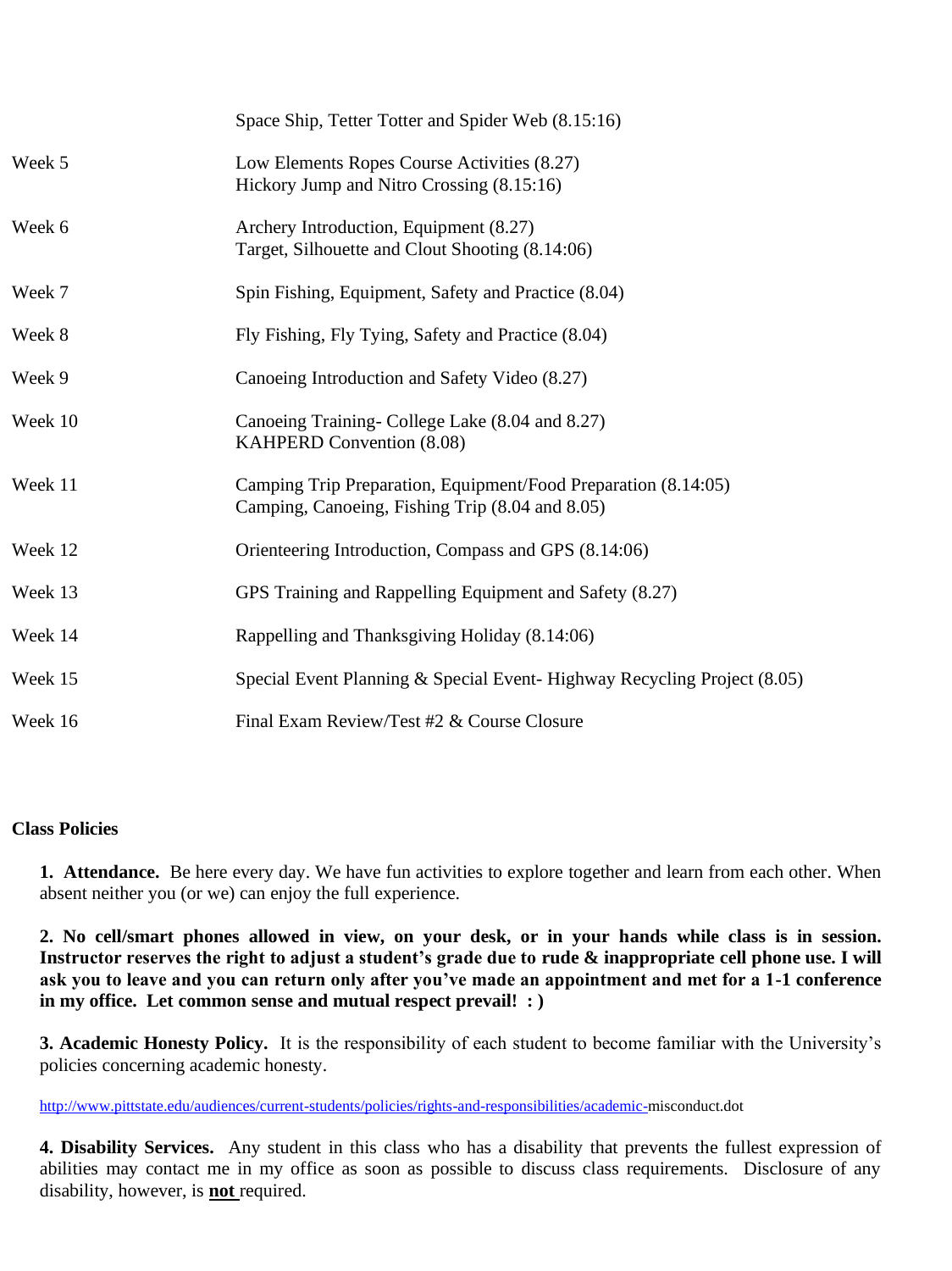# **Pittsburg State University Syllabus Supplement – Fall 2020**

# **MODIFICATIONS DUE TO COVID-19**

In response to the COVID-19 pandemic PSU has implemented temporary changes that will be in effect through the Fall 2020 semester. The latest information about COVID-19 can be found at https://www.pittstate.edu/office/health-services/coronavirus/index.html. Due to the novel pandemic, *course delivery is subject to change at any time*.

Modifications made to course delivery due to the evolving pandemic will not result in any changes to tuition and fees and will not alter a student's residency when used in determining applicable tuition and fee rates.

The university has implemented a face-covering policy to require all faculty, staff, students, and visitors to wear masks on campus. The mask policy can be found at https://www.pittstate.edu/office/health-services/coronavirus/psu-face-mask-policy-2020.pdf.

# **RECOMMENDED TECHNOLOGY FOR**

# **ONLINE, HYBRID AND HYFLEX COURSES**

It is highly recommended that students have access to a computer to complete online, hybrid and hyflex classes. While most tasks in Canvas can be completed on a mobile device, you need to have access to a computer for certain assignments or to use additional tools. Below are links to minimum technology requirements for a few commonly used tools. Check your course syllabus for tools that may be implemented.

Canvas - https://community.canvaslms.com/docs/DOC-10720-what-are-the-browser-and-computer-requirements-for-canvas

# Respondus LockDown Browser -

https://support.respondus.com/support/index.php?/Knowledgebase/Article/View/89/25/what-are-the-computer-requirements-for-installations-of-responduslockdown-browser

# Respondus Monitor -

https://support.respondus.com/support/index.php?/Knowledgebase/Article/View/172/26/what-are-the-system-requirements-for-respondus-monitor Zoom - https://support.zoom.us/hc/en-us/articles/201362023-System-requirements-for-Windows-macOS-and-Linux

The University does not have technology available for check-out. Students should be prepared for technology needs based on the information above and the information provided in each course syllabus.

# **IMPORTANT DATES**

| 10/25Enrollment by classification for 2021 SP term begins              |
|------------------------------------------------------------------------|
| 11/2  Final day to drop a course unless withdrawing from all classes   |
|                                                                        |
|                                                                        |
|                                                                        |
|                                                                        |
| 12/11  Deadline to remove/extend IN grades for 2020 SP and SU semester |
|                                                                        |
|                                                                        |

Students in the Professional MBA program do not follow the standard academic calendar. Important dates can be found at

https://academics.pittstate.edu/academic-calendar/2020-2021-online-mba-academic-calendar.html

# **DROPPING A COURSE OR WITHDRAWING FOR THE SEMESTER**

Beginning the 12th week through the 16th week of full-term courses, individual courses cannot be dropped.

A student who does not officially withdraw from a course or from the university will be assigned an "F" grade in the course or courses concerned. These "F" grades will be included in the computation of the GPA.

The dates for dropping courses that run fewer than sixteen weeks are proportionate to the length of the course (e.g. the last day to drop an eight week course would be the end of the sixth week). Consult your instructor or the Registrar's Office for questions about a specific course. For students who wish to withdraw from all classes after the 12th week of the term, the instructor must assign a grade of W or F.

To drop a course after the 5th day of class or for clarification on drop/add policies, contact the Registrar's Office, 103 Russ Hall, 620-235-4200 or registrar@pittstate.edu

# **IMPORTANT INFORMATION FOR STUDENTS RECEIVING FINANCIAL ASSISTANCE**

Student aid is available each semester for students who qualify. Please contact the Office of Student Financial Assistance for any questions at 620-235-4240 or by email at finaid@pittstate.edu.

The Office of Student Financial Assistance is required to recalculate financial aid eligibility for students who withdraw, stop attending or are dismissed prior to completing 60 percent of a semester. This Return to Title IV calculation applies to students receiving the following Title IV funds including:

Federal Pell Grant

Federal SEOG (supplemental grant)

Federal TEACH Grant for education majors

Federal Direct Loans

Federal Parent PLUS Loans

Federal financial aid is returned to the federal government based on the percent of unearned aid disbursed toward institutional charges for tuition, fees, oncampus room and board, and book voucher funding. Students may be required to repay a portion of the aid funds received.

When aid is returned, the student will owe a balance to the University and/or Department of Education Title IV Programs. Please contact Student Financial Aid if you are considering dropping hours during the semester to see how you will affected.

# **IMPORTANT INFORMATION FOR INTERNATIONAL STUDENTS**

International students studying on F or J visas must be in proper immigration status and are required to always be in full time enrollment (minimum 12 hours undergraduate or 9 hours graduate). For additional information https://admission.pittstate.edu/international-admission-information.html

# **CLASS ATTENDANCE POLICY**

Students at Pittsburg State University are expected to attend class regularly and participate fully in class activities. It is the responsibility of the course instructor to set the attendance policy for his or her courses and communicate that policy to students in the course syllabus. The syllabus should address whether and how attendance affects the course grade, the issue of excused absences, and whether students will be dropped for nonattendance or excessive absence.

Students who have not attended or who have been excessively absent from a class may be dropped from the course by the instructor. In such instances, this policy must be clearly stated in the syllabus and uniformly enforced. Students may be dropped at anytime in the semester based on course policy. Instructor drops after the beginning of the 12th week of a full semester class will result in a grade of "F" for the course.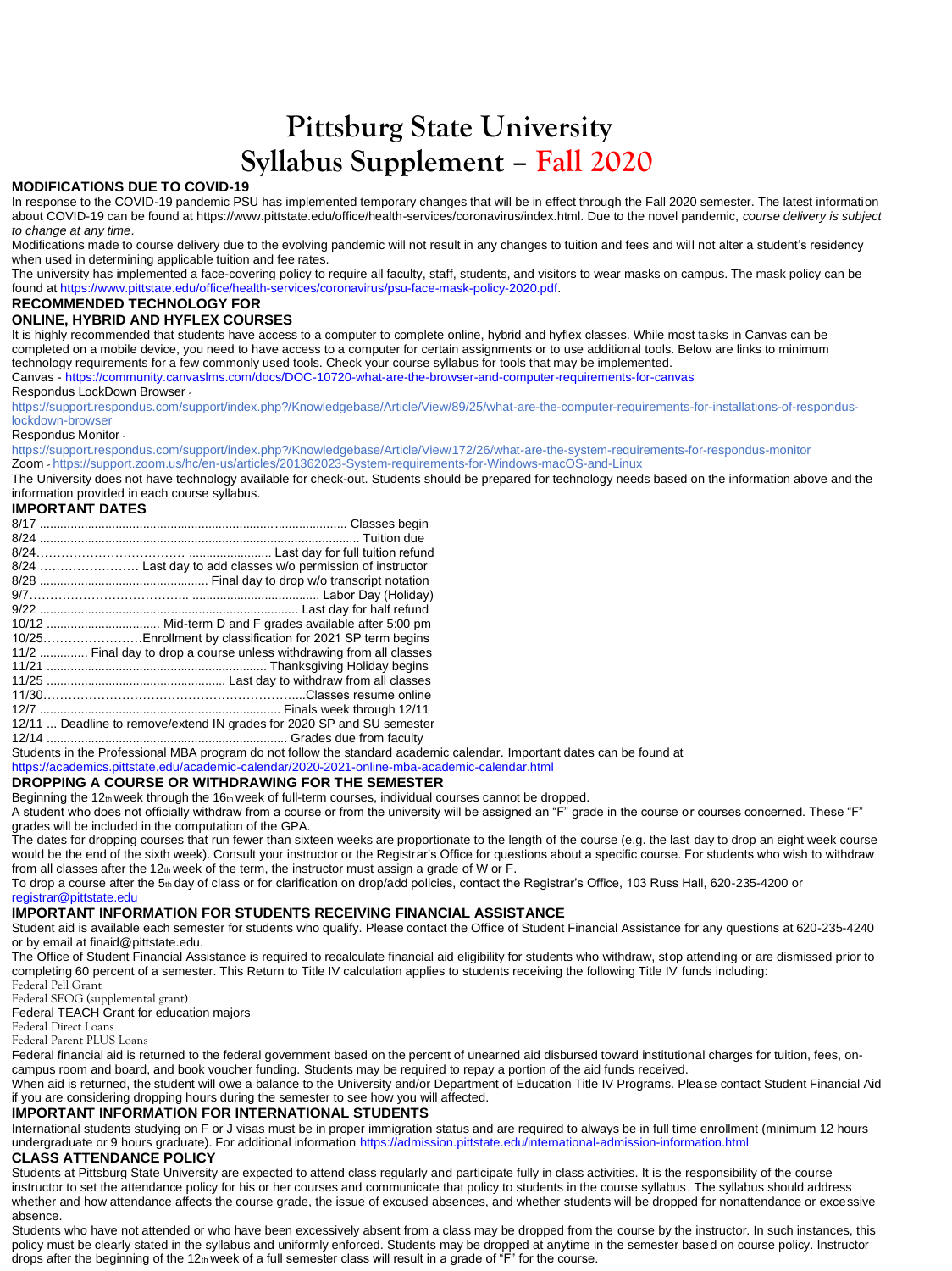Regardless of the faculty prerogative to drop a student for nonattendance or excessive absence, the ultimate responsibility for monitoring and maintaining upto-date course enrollment rests with the student.

# **UNIVERSITY SPONSORED STUDENT ACTIVITIES**

Pittsburg State recognizes the transformational values of out-of-class activities. Whether initiated or sponsored by faculty or other University representatives, these activities add value to our programs, whether academic, cultural, professional or athletic. While ideally none of these University-sponsored or sanctioned activities would interfere with classroom attendance and participation, it is inevitable that at times conflicts will occur. For guidance in these situations, please visit https://www.pittstate.edu/faculty-staff/\_files/documents/faculty-senate/documents/university-sponsored-activity-policy.pdf.

# **SEVERE WEATHER INFORMATION**

If forecasts or weather conditions suggest that travel in the area could become hazardous a policy is in place to determine if classes or other University activities will be cancelled. This policy and notification process can be found at https://www.pittstate.edu/police/safety.html#undefined5. Be sure to sign up for PITT Alerts. Notification methods typically include the PSU website, local news media, and text messaging for those who subscribe to this service.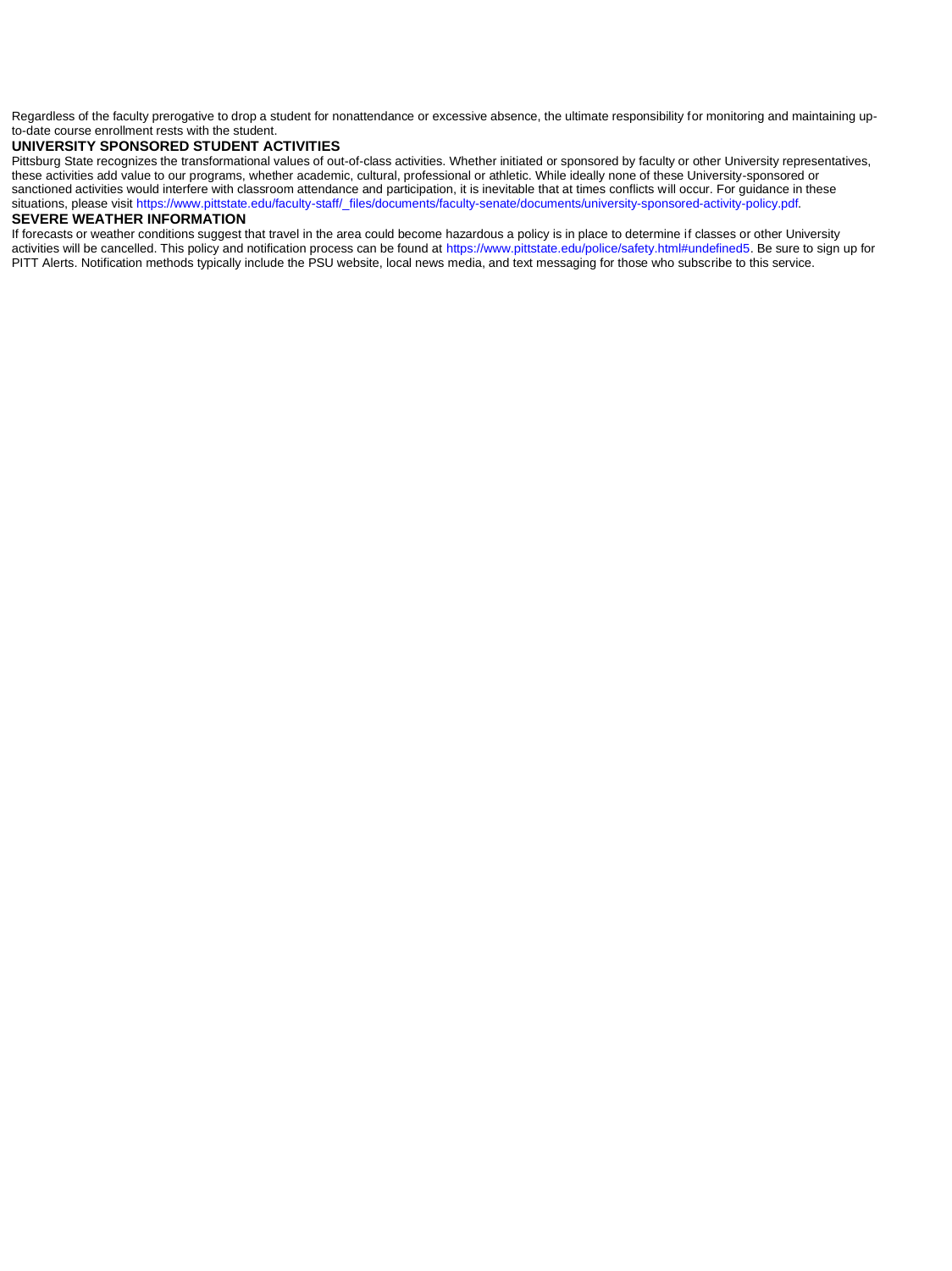# **ACADEMIC INTEGRITY POLICY**

Academic dishonesty by a student is defined as unethical activity associated with course work or grades.

It includes, but is not limited to:

(a) Giving or receiving unauthorized aid on examinations.

(b) Giving or receiving unauthorized aid in the preparation of notebooks, themes, reports, papers or any other assignments.

(c) Submitting the same work for more than one course without the instructor's permission, and,

(d) Plagiarism. Plagiarism is defined as using ideas or writings of another and claiming them as one's own. Copying any material directly (be it the work of other students, professors, or colleagues) or copying information from print or electronic sources (including the internet) without explicitly acknowledging the true source of the material is plagiarism. Plagiarism also includes paraphrasing other individuals' ideas or concepts without acknowledging their work, or contribution. To avoid charges of plagiarism, students should follow the citation directions provided by the instructor and/or department in which the class is offered.

The above guidelines do not preclude group study for exams, sharing of sources for research projects, or students discussing their ideas with other members of the class unless explicitly prohibited by the instructor. Since the violation of academic honesty strikes at the heart of the education process, it is subject to the severest sanctions, up to and including receiving an "F" or "XF" (an "XF" indicates that "F" was the result of academic dishonest) for the entire class and dismissal from the university. For a full

copy of this policy see Article 30, Academic Misconduct; https://www.pittstate.edu/registrar/catalog/current/student-rights-and-

responsibilities.html

# **MID-TERM GRADES**

After the eighth week of the fall and spring semester, mid-semester "D" and "F" grades submitted by faculty are reported by the Office of the Registrar to the dean of the college in which you are majoring. All "D" and "F" grades submitted by faculty will be reported by the Registrar to you and your academic advisor through the on-line student information system (GUS). No mid-semester report of "D" and "F" grades are distributed for the summer session.

# **INCOMPLETE GRADES**

Incomplete grade may be assigned in rare instances when a student is unable to complete a course due to circumstances beyond his/her control. You must have completed a majority of the coursework to be eligible for this consideration. Unless granted an extension by the instructor, students have only one semester to complete the work.

If you feel like you qualify for an Incomplete grade, you should visit with your instructor and not assume an IN grade will be assigned automatically.

# **CREDIT FOR PRIOR LEARNING**

Pittsburg State University accepts credit for AP, CLEP and IB exams. Learn more at https://www.pittstate.edu/registrar/credit-for-prior-learning.html Additional information may also be found in the catalog under Academic Regulations.

# **FINAL GRADE REPORTS**

Final grades are reported to the Registrar's Office at the conclusion of the course. You may access your grades in GUS immediately upon grade posting.

# **GRADE APPEALS**

Final course grades are to be awarded upon criteria communicated to the student at the beginning of the semester. Additional work after a final grade was submitted cannot be used to change the grade.

If you believe that an error has been made in the assignment or recording of a final grade, you should first confer with the instructor. If such a conference does not resolve the problem, a grade appeal form must be submitted to the head of the academic department that offers the course in question. This appeal form must be submitted no later than six weeks after the beginning of the fall or spring semester immediately following the semester in which the grade being appealed was received.

The appeal form is available online on the Registrar's Office and Graduate School's webpage under forms.

# **DEAD WEEK POLICY**

No tests or major assignments will be presented during the week prior to final examination week, unless identified in the course syllabus presented at the start of the semester.

# **FINAL EXAM SCHEDULE**

Final examinations will be given according to the schedule of examinations available at https://registrar.pittstate.edu/final-exam-schedule.html

# **FINAL EXAM OVERLOAD POLICY**

If you have three or more final exams officially scheduled for a single day you are entitled to arrange with the faculty member instructing the highest numbered course (the 3 digit number following the department code) a different day for the exam. If two courses have the same number, the course with the lower enrollment would be rescheduled.

Students requesting accommodation should submit their request on the form found at https://www.pittstate.edu/registrar/\_files/documents/forms/overloadpetition-for-final-exams.pdf along with a copy of their class schedule, at least two weeks prior to the beginning of final exam week. The faculty member has until the Monday of pre-finals week to arrange a mutually convenient time for administration of the final exam. If the matter cannot be resolved between student and faculty member, you may take the request to the Office of the Provost, 220 Russ Hall, no later than the Wednesday of dead week.

# **WEAPONS and CONCEALED CARRY POLICY**

Weapons Policy website https://www.pittstate.edu/police/policies.html#undefined1 Concealed Carry Weapons Policy https://police.pittstate.edu/\_files/documents/Concealed-Carry-Weapons-

# Policy.pdf

The handgun must be in the person's custody and control at all times with safety mechanism engaged. Handguns must be carried securely in a suitable carrier (backpack, purse, handbag, or other personal carrier designed and intended for the carrying of an individual's personal items). The suitable carrier must at all times remain within the exclusive and uninterrupted control of the individual. This includes wearing the carrier with one or more straps consistent with the carriers design, carrying or holding the carrier, or setting the carrier next to or within the immediate reach of the individual.

# **WHERE TO GO FOR ASSISTANCE**

Pittsburg State administration, faculty, and staff are here to assist you in your academic success. If you have questions or concerns that affect your academic success, it is important that we hear from you.

# **Your Instructor**

Faculty members usually include their office hours and contact information in the class syllabus. If not, set a time to meet with your instructor by speaking with him/her prior to or immediately following your class session or check with the departmental office for instructor availability.

# **Writing Assistance**

The Writing Center offers free writing consultations for students at any stage of the writing process for any writing project. Writing Center consultants are experienced writers who are committed to helping you achieve your writing goals.

Dr. Janet Zepernick, Director Writing Center Telephone: 620-235-4694 http://www.pittstate.edu/office/writing\_center/

# **Library**

Library Services, whether in the Leonard H. Axe Library or the Kansas Technology Center Library, is committed to providing innovative and learnercentered environments that will help students be successful, support the research and information needs of our campus and community library users, and enhance the University experience. Library Services offers one-on-one research assistance, print collections, online reference services, remote access to our databases, e-books and e-journals, digital archives, research guides, scanning, printing, a computer lab, and instruction programs to support the curriculum. Axe Library is also home to the Student Success Center, the Writing Center, Honors College, the Women's and Gender Resource Center, and food and beverage services. More information is available at: https://axe.pittstate.edu/index.html or call 620-235-4879 or 620-235-4880.

# **Financial Assistance**

**Need some help with how to make the payments? See Student** Financial Assistance. https://www.pittstate.edu/financial-aid/index.html

• • \_Don't forget to check with us before you make changes to your schedule to avoid future semester ineligibility.

# Student Financial Assistance at finaid@pittstate.edu or 620-235-4240. **Student Success Programs**

Support is available to all students in Student Success Programs. Academic Success Workshops are provided throughout the semester to allow student to enhance their academic skills. Topics include note-taking strategies, test preparation, time management, among many other options.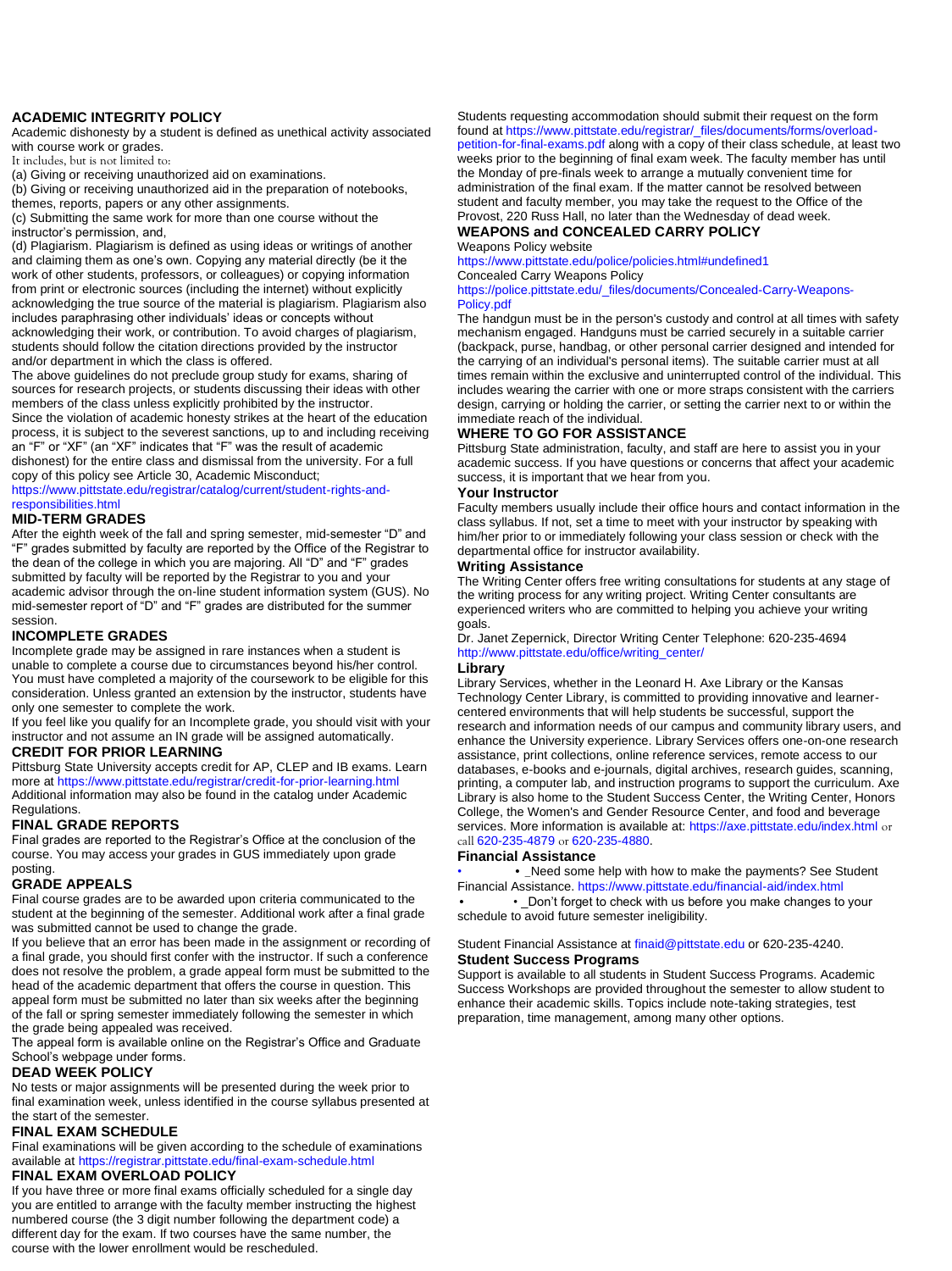Tutoring for select General Education and Pitt State Pathway courses is available. One-on-one academic success coaching can be scheduled to develop study plans and learn new strategies. Student-led study group support is also available when requested. Heather Eckstein

Student Success Programs, 113 Axe Telephone: 620-235-6578 Email: heckstein@pittstate.edu Ashley Wadell Student Success Programs, 113 Axe Telephone: 620-235-4951 Email: awadell@pittstate.edu

http://www.pittstate.edu/office/student-success-programs/

## **Tutoring**

Tutoring programs related to General Education and Pitt State Pathway classes are available. Whether you are studying for a test, writing a paper or preparing a presentation, tutors can help you sharpen your skills and increase your knowledge. If you are struggling with a class, then a tutor can help you get back on track. Use tutoring to get better grades!

https://www.pittstate.edu/office/student-success-programs/tutoring.html

# **Computer/Technology Assistance**

Gorilla Geeks Help Desk is responsible for assisting students with various technology needs. Services available include help with GUS and GUS Passwords, PSU email, assistance with campus system problems and support of the campus wireless network.

In addition, we help with technology needs that are essential for academic success. Services include assistance with educational software packages used on campus including Microsoft OS, Office applications, basic Canvas support and other campus applications; help with many computer issues; wireless connectivity; and configuring new computers.

Gorilla Geeks Help Desk

Telephone: 620-235-4600 E-mail: Geeks@pittstate.edu

https://www.pittstate.edu/it/index.html

# **Services for Students with Learning and Physical Disabilities**

Kerri Hanson, Coordinator, Center for Student Accommodations 113 Axe Library, Telephone: 620-235-6584 https://www.pittstate.edu/office/center-for-studentaccommodations/index.html

**Student Health Center** 

Telephone: 620-235-4452

https://pittstate.edu/office/health-services/index.html **University Counseling Services** 

# Telephone: 620-235-4452

https://www.pittstate.edu/office/university-counseling/index.html

### **Career Services**

Telephone: 620-235-4140 Email: car@pittstate.edu https://careers.pittstate.edu/

**Prevention & Wellness**, a component of Campus Activities, promotes a culture of respect and inclusion through education designed to empower students to maintain healthy lifestyles and make informed decisions. We help educate students on a variety of health topics including mental health.

If you or someone you know are experiencing mental health concerns there is help. For help when in Crisis, text HELLO to 741741. If you are experiencing suicidal ideation call the Suicide Prevention Lifeline at 1-800-273-TALK (8255). Additionally, there is help here on campus. If you feel a student is in crisis, please assist them in seeking services, such as walking with them to the health center. In the event of an immediate crisis please contact 911 or the University Police as this is the fastest way to receive assistance. Prevention & Wellness located in the Campus Activities Office can provide educational training on Suicide Prevention Awareness and Response.

# **Taylor Panczer, MPH, CHES®**

Program Coordinator | Prevention and Wellness Campus Activities | 109 Overman Student Center 620-235-4062

# **Need to schedule a meeting?** Sign up here: https://tpanczer.youcanbook.me

# **Sexual Assault and Relationship Violence**

Pittsburg State University prohibits all forms of sexual misconduct and relationship violence to include rape, acquaintance rape, domestic violence, dating violence, sexual assault and stalking.

Reporting Incidents of Sexual Misconduct or Relationship Violence: https://studentlife.pittstate.edu/get-help/sexual-misconduct.html#undefined2 Resources for Victims of Sexual Misconduct or Relationship Violence: https://studentlife.pittstate.edu/get-help/sexual-misconduct.html#undefined3 Title IX (Pregnant and Parenting Students are covered under Title IX.)

https://www.pittstate.edu/office/institutional-equity/title-ix.html

# **Notice of Nondiscrimination**

Pittsburg State University prohibits discrimination on the basis of race, color, religion, sex, national origin, sexual orientation, age, marital or parental status, ancestry, genetic information, gender identity, gender expression, military or veteran status, or disabilities. The following person has been designated to address inquiries regarding the nondiscrimination policies: Director of Institutional Equity/Title IX Coordinator, 218 Russ Hall, 1701 S. Broadway, Pittsburg, KS 66762-7528, 620-235-4189, equity@pittstate.edu.

BCC: needs to be uploaded to Faculty Senate Webpage (Document) Jeanine's Documents, Document

Cc: May follow-up file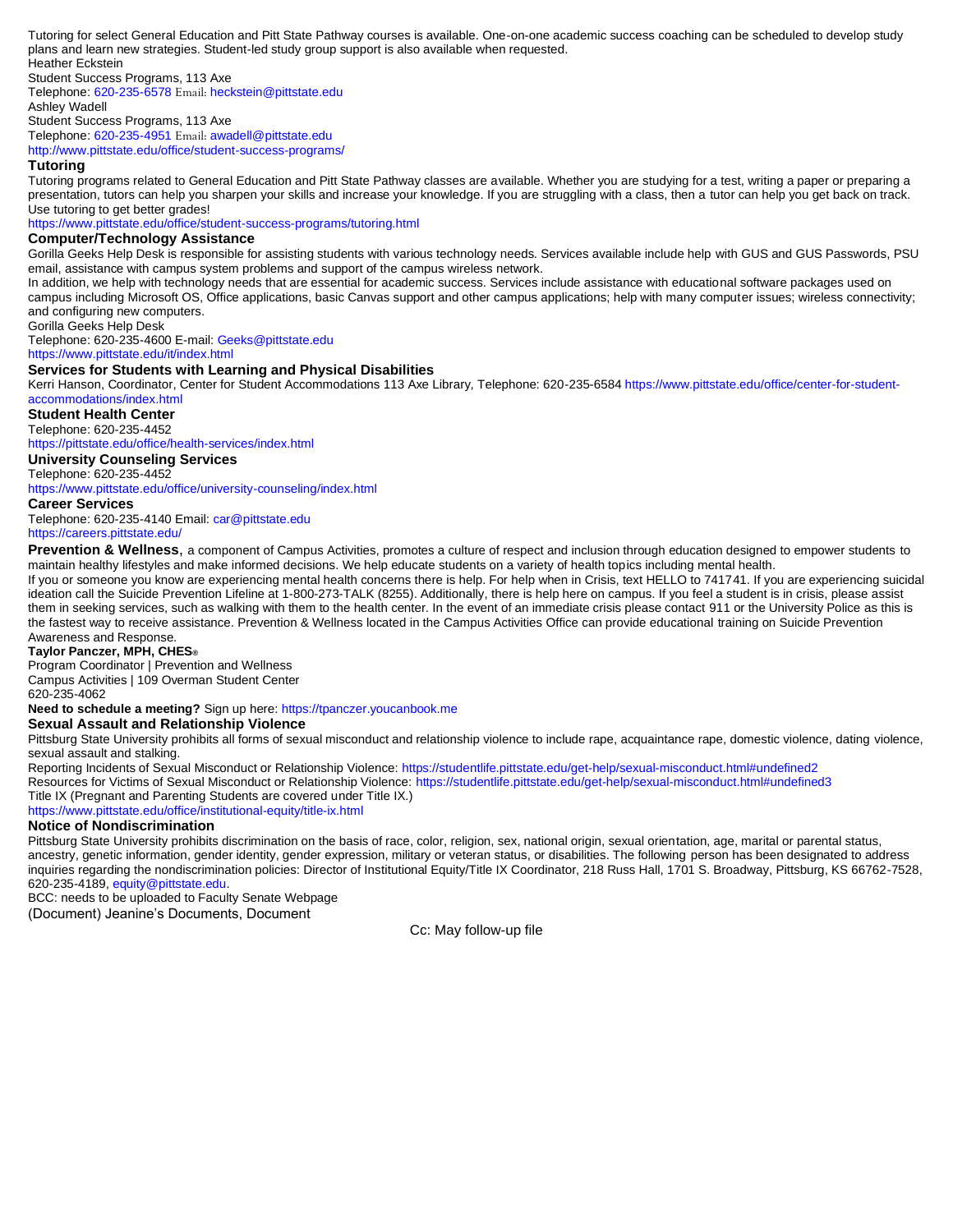# **IMPORTANT DATES**

| 12/14Deadline to remove/extend IN grades for 2018 SP and SU semester |
|----------------------------------------------------------------------|
|                                                                      |
|                                                                      |

# **DROPPING A COURSE OR WITHDRAWING FOR THE SEMESTER**

Beginning the  $12<sup>th</sup>$  week through the  $16<sup>th</sup>$  week of full-term courses, individual courses cannot be dropped.

A student who does not officially withdraw from a course or from the university will be assigned an "F" grade in the course or courses concerned. These "F" grades will be included in the computation of the GPA.

The dates for dropping courses that run fewer than sixteen weeks are proportionate to the length of the course (e.g. the last day to drop an eight week course would be the end of the sixth week). Consult your instructor or the Registrar's Office for questions about a specific course. For students who wish to withdraw from all classes after the 12<sup>th</sup> week of the term, the instructor must assign a grade of W or F.

To drop a course after the 5<sup>th</sup> day of class or for clarification on drop/add policies, contact the Registrar's Office, 103 Russ Hall, 620-235-4200 o[r registrar@pittstate.edu](mailto:registrar@pittstate.edu)

### **IMPORTANT INFORMATION FOR STUDENTS RECEIVING FINANCIAL ASSISTANCE**

Student aid is available each semester for students who qualify. Please contact the Office of Student Financial Assistance for any questions at 620-235-4240 or by email at finaid@pittstate.edu.

The Office of Student Financial Assistance is required to recalculate financial aid eligibility for students who withdraw, stop attending or are dismissed prior to completing 60 percent of a semester. This calculation applies to students receiving the following Title IV funds including:

Federal Pell Grant Federal Parent PLUS Loan

Federal Direct Loan Federal TEACH Grant for education majors

Federal financial aid is returned to the federal government based on the percent of unearned aid disbursed toward institutional charges for tuition, fees, and on-campus room and board. Students may be required to repay a portion of the aid funds received.

When aid is returned, the student may owe a balance to the University and/or Department of Education Title IV Programs. Please contact Student Financial Aid if you are considering dropping hours during the semester, to see how you will affected.

# **IMPORTANT INFORMATION FOR INTERNATIONAL STUDENTS**

International students studying on F or J visas must be in proper immigration status and are required to always be in full time enrollment (minimum 12 hours undergraduate or 9 hours graduate). For additional information<https://www.pittstate.edu/international/immigration.html>

# **CLASS ATTENDANCE POLICY**

Students at Pittsburg State University are expected to attend class regularly and participate fully in class activities. It is the responsibility of the course instructor to set the attendance policy for his or her courses and communicate that policy to students in the course syllabus. The syllabus should address whether and how attendance affects the course grade, the issue of excused absences, and whether students will be dropped for nonattendance or excessive absence.

Students who have not attended or who have been excessively absent from a class may be dropped from the course by the instructor. In such instances, this policy must be clearly stated in the syllabus and uniformly enforced. Students may be dropped at anytime in the semester based on course policy. Instructor drops after the beginning of the 12<sup>th</sup> week of a full semester class will result in a grade of "F" for the course.

Regardless of the faculty prerogative to drop a student for nonattendance or excessive absence, the ultimate responsibility for monitoring and maintaining up-to-date course enrollment rests with the student.

# **SEVERE WEATHER INFORMATION**

If forecasts or weather conditions suggest that travel in the area could become hazardous a policy is in place to determine if classes or other University activities will be cancelled. This policy and notification process can be found a[t https://www.pittstate.edu/police/safety.html#undefined5.](https://www.pittstate.edu/police/safety.html#undefined5) Notification methods typically include the PSU website, local news media, and text messaging for those who subscribe to this service.

# **ACADEMIC INTEGRITY POLICY**

Academic dishonesty by a student is defined as unethical activity associated with course work or grades.

It includes, but is not limited to:

- (a) Giving or receiving unauthorized aid on examinations.
- (b) Giving or receiving unauthorized aid in the preparation of notebooks, themes, reports, papers or any other assignments.
- (c) Submitting the same work for more than one course without the instructor's permission, and,

(d) Plagiarism. Plagiarism is defined as using ideas or writings of another and claiming them as one's own. Copying any material directly (be it the work of other students, professors, or colleagues) or copying information from print or electronic sources (including the internet) without explicitly acknowledging the true source of the material is plagiarism. Plagiarism also includes paraphrasing other individuals' ideas or concepts without acknowledging their work, or contribution. To avoid charges of plagiarism, students should follow the citation directions provided by the instructor and/or department in which the class is offered.

The above guidelines do not preclude group study for exams, sharing of sources for research projects, or students discussing their ideas with other members of the class unless explicitly prohibited by the instructor.

Since the violation of academic honesty strikes at the heart of the education process, it is subject to the severest sanctions, up to and including receiving an "F" or "XF" (an "XF" indicates that "F" was the result of academic dishonest) for the entire class and dismissal from the university. For a full copy of this policy see: [http://catalog.pittstate.edu/contentm/blueprints/blueprint\\_display.php?bp\\_listing\\_id=162&blueprint\\_id=124&sid=1&menu\\_id=7980](http://catalog.pittstate.edu/contentm/blueprints/blueprint_display.php?bp_listing_id=162&blueprint_id=124&sid=1&menu_id=7980)

# **MID-TERM GRADES**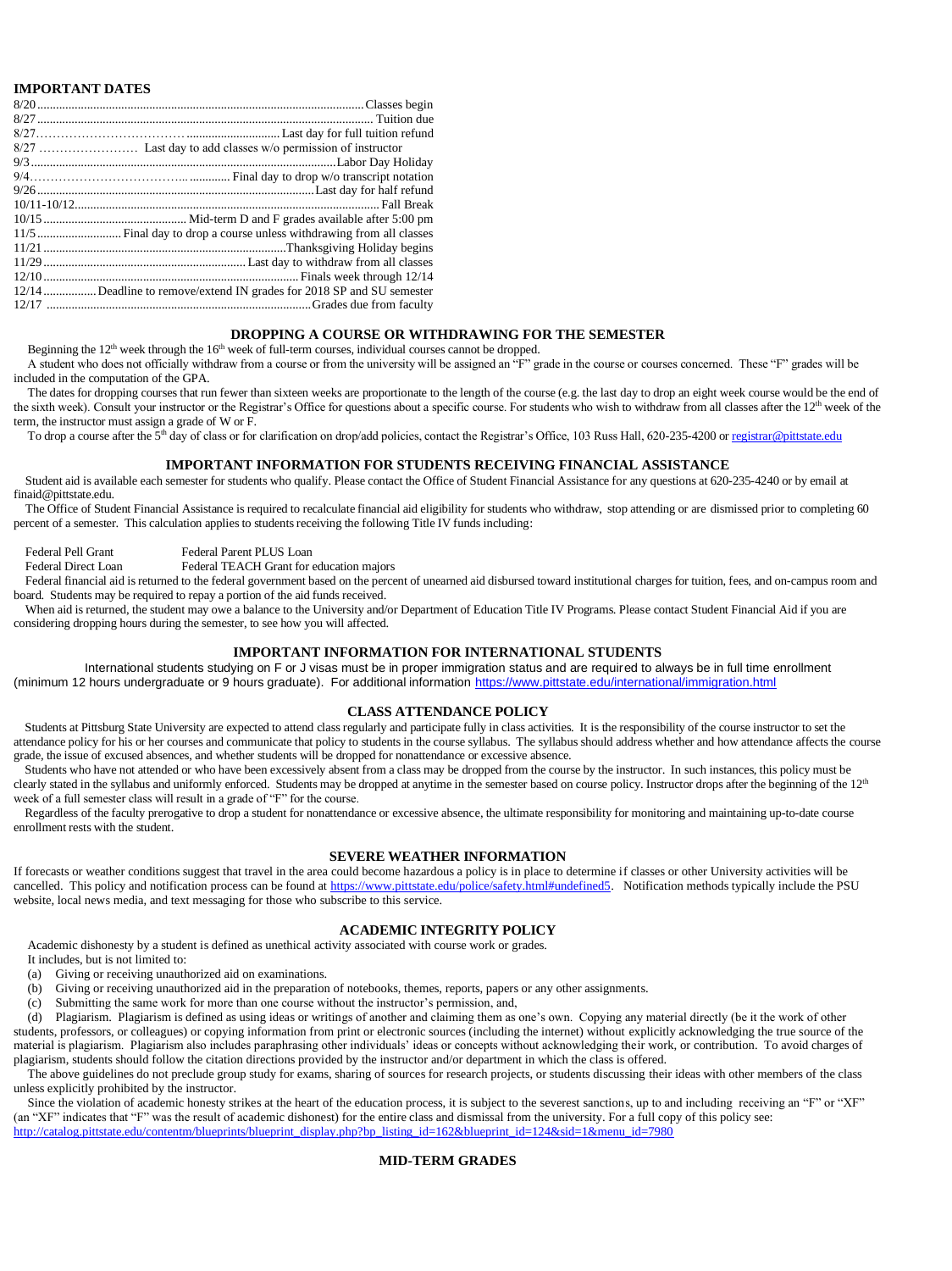After the eighth week of the fall and spring semester, mid-semester "D" and "F" grades submitted by faculty are reported by the Office of the Registrar to the dean of the college in which you are majoring. All "D" and "F" grades submitted by faculty will be reported by the Registrar to you and your academic advisor through the on-line student information system (GUS). No mid-semester report of "D" and "F" grades are distributed for the summer session.

### **INCOMPLETE GRADES**

Incomplete grade may be assigned in rare instances when a student is unable to complete a course due to circumstances beyond his/her control. You must have completed a majority of the coursework to be eligible for this consideration. Unless granted an extension by the instructor, students have only one semester to complete the work. If you feel like you qualify for an Incomplete grade, you should visit with your instructor and not assume an IN grade will be assigned automatically.

# **CREDIT FOR PRIOR LEARNING**

Pittsburg State University accepts credit for AP, CLEP and IB exams. Learn more at<https://www.pittstate.edu/registrar/credit-for-prior-learning.html>Additional information may also be found in the catalog under Academic Regulations.

# **FINAL GRADE REPORTS**

Final grades are reported to the Registrar's Office at the conclusion of the course. You may access your grades in GUS immediately upon grade posting. **GRADE APPEALS**

Final course grades are to be awarded upon criteria communicated to the student at the beginning of the semester. Additional work after a final grade was submitted cannot be used to change the grade.

If you believe that an error has been made in the assignment or recording of a final grade, you should first confer with the instructor. If such a conference does not resolve the problem, a grade appeal form must be submitted to the head of the academic department that offers the course in question. This appeal form must be submitted no later than six weeks after the beginning of the fall or spring semester immediately following the semester in which the grade being appealed was received.

The appeal form is available online on the Registrar's Office and Graduate School's webpage under forms.

### **DEAD WEEK POLICY**

No tests or major assignments will be presented during the week prior to final examination week, unless identified in the course syllabus presented at the start of the semester.

# **FINAL EXAM SCHEDULE**

Final examinations will be given according to the schedule of examinations available a[t https://registrar.pittstate.edu/final-exam-schedule.html](https://registrar.pittstate.edu/final-exam-schedule.html)

# **FINAL EXAM OVERLOAD POLICY**

If you have three or more final exams officially scheduled for a single day you are entitled to arrange with the faculty member instructing the highest numbered course (the 3 digit number following the department code) a different day for the exam. If two courses have the same number, the course with the lower enrollment would be rescheduled. Students requesting accommodation should submit their request on the form found a[t https://registrar.pittstate.edu/forms.html](https://registrar.pittstate.edu/forms.html) along with a copy of their class schedule, at least two weeks prior to the beginning of final exam week. The faculty member has until the Monday of pre-finals week to arrange a mutually convenient time for administration of the final exam. If the matter cannot be resolved between student and faculty member, you may take the request to the Office of the Provost, 220 Russ Hall, no later than the Wednesday of dead week.

# **WEAPONS and CONCEALED CARRY POLICY**

# Weapons Policy website

<https://www.pittstate.edu/police/policies.html#undefined1> and Concealed Carry Weapons Policy<https://www.pittstate.edu/police/policies.html#undefined2>

The handgun must be in the person's custody and control at all times with safety mechanism engaged. Handguns must be carried securely in a suitable carrier (backpack, purse, handbag, or other personal carrier designed and intended for the carrying of an individual's personal items). The suitable carrier must at all times remain within the exclusive and uninterrupted control of the individual. This includes wearing the carrier with one or more straps consistent with the carriers design, carrying or holding the carrier, or setting the carrier next to or within the immediate reach of the individual.

# **UNIVERSITY SPONSORED STUDENT ACTIVITY POLICY**

For the University Sponsored Student Activity Policy se[e https://www.pittstate.edu/faculty-staff/\\_files/documents/faculty-senate/documents/university-sponsored-activity](https://www.pittstate.edu/faculty-staff/_files/documents/faculty-senate/documents/university-sponsored-activity-policy.pdf)[policy.pdf](https://www.pittstate.edu/faculty-staff/_files/documents/faculty-senate/documents/university-sponsored-activity-policy.pdf)

Contact: SGA Academic Affairs Director, Room 111 Overman Student Center, Telephone: 620.235.4810 E-mail [sga\\_aa@pittstate.edu](mailto:sga_aa@pittstate.edu)

### **WHERE TO GO FOR ASSISTANCE**

Pittsburg State administration, faculty, and staff are here to assist you in your academic success. If you have questions or concerns that affect your academic success, it is important that we hear from you.

### **Your Instructor**

Faculty members usually include their office hours and contact information in the class syllabus. If not, set a time to meet with your instructor by speaking with him/her prior to or immediately following your class session or check with the departmental office for instructor availability.

### **Writing Assistance**

The Writing Center offers free writing consultations for students at any stage of the writing process for any writing project. Writing Center consultants are experienced writers who are committed to helping you achieve your writing goals.

Dr. Jessica Jorgenson Borchert, Director and Dr. Janet Zepernick, Assistant Director, Writing Center Telephone: 620-235-469[4 http://www.pittstate.edu/office/writing\\_center/](http://www.pittstate.edu/office/writing_center/)

### **Library**

Library Services, whether in the Leonard H. Axe Library or the Kansas Technology Center Library, is committed to providing innovative and learner-centered environments that will help students be successful, support the research and information needs of our campus and community library users, and enhance the University experience. Library Services offers one-on-one research assistance, print collections, online reference services, remote access to our databases, e-books and e-journals, digital archives, research guides, scanning, printing, a computer lab, and instruction programs to support the curriculum. Axe Library is also home to the Student Success Center, the Writing Center, Honors College, the Women's and Gender Resource Center, and food and beverage services. More information is available at our website[: https://axe.pittstate.edu/index.html](https://axe.pittstate.edu/index.html) or cal[l 620-235-4879](callto:620-235-4879) or [620-235-4880.](callto:620-235-4880) 

### **Student Success Programs**

Support is available to all students in Student Success Programs. Academic Success Workshops are provided throughout the semester to allow student to enhance their academic skills. Topics include note-taking strategies, test preparation, time management, among many other options. Tutoring for select general education courses is